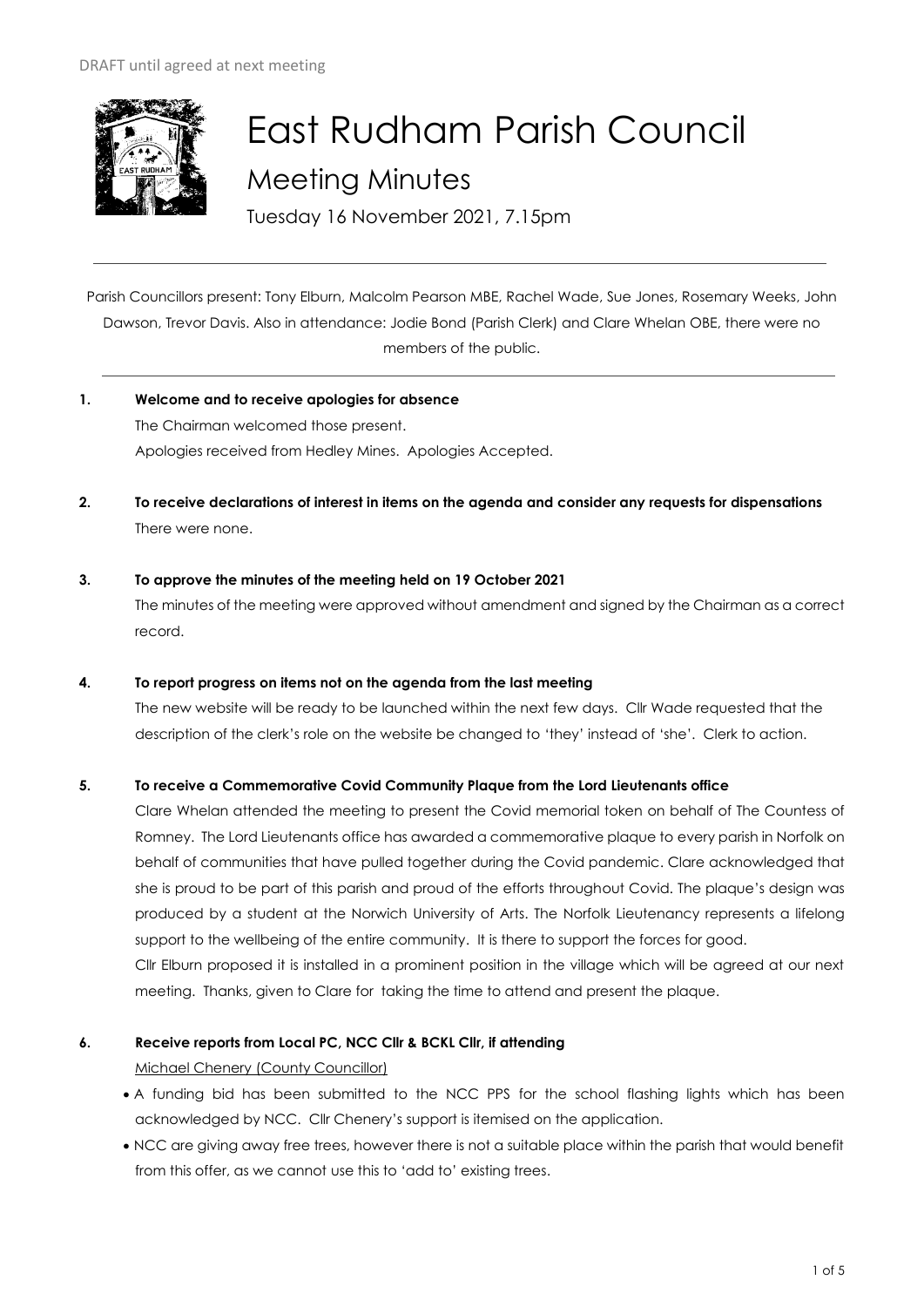Chris Morley (Borough Councillor)

- The BC has decided to invest in 2 operatives and an electric vehicle to scour the area for fly tipping, they will also be visiting schools and such to try to educate people to help reduce waste.
- The feedback received from people is that if the recycling centre let people throw black bags in without all the scrutiny there would be less fly tipping, and the ethos there needs to change.
- Cllr Morley noted that all the parishes in his ward did a great job, but East Rudham was by far the best effort throughout Covid.
- The BCs equivalent of the NCC Members Fund is for £100 per financial year, but it cannot be allocated to Parish Councils, only local groups and clubs.
- Cllr Morley has contacted the executive assistant to the CEO at CITB but is awaiting a call back to discuss their plans for the future but it has been promising to see at least 30 cars at the site.
- There won't be much levelling up received. Kings Lynn BC have had to jump through hoops for funds to improve the town centre.
- Highways have advised that the A10 will be ungraded before the West Winch housing development is started.
- The planning permission for Knights Hill have changed so there will be more consultation.
- QEH there is no 'Plan B' yet but there will be another presentation next week as the situation is getting desperate.
- **7. Open forum for public participation: an opportunity to hear from members of the public** There were none.
- **8. To receive updates from council members**
- 8.1 **Jack's Lane Windfarm Community Fund** No further update.

## 8.2 **SAM2 & Speeding report**

#### SAM2 Data

Cllr Elburn reported that the device is working but the data did not download as the last round of data did not update properly. It should be fine for the next month's figures.

Cllr Wade raised concerns that the new gateway installed in West Rudham could invite drivers to speed up as they pass into East Rudham. It was AGREED by all that the gateway should have a 30mph or slow down signs. The Clerk explained that the gateway was installed in line with NCC Highways input and WRPC's intention was to help maintain driver speed. It was agreed that the Clerk will liaise with WRPC and the Highways Inspector and enquire about having additional signs added to the post or gate.

#### **9. Open Spaces & Highways Issues**

9.1 Receive an update on the missing Tommy statue

Since the police article was published unfortunately no further comments have been made as to the statue's whereabouts. Cllr Pearson noted that we have been unlucky as there does not appear to have been a spate of this type of criminal activity.

A generous offer was made by Mr Pearce, an amateur artist who offered to donate a wooden Tommy statue that he had made, having seen that our one had gone missing. The Tommy was delivered and put in position next to the cenotaph for Remembrance Day. A letter of thanks will be sent to Mr Pearce.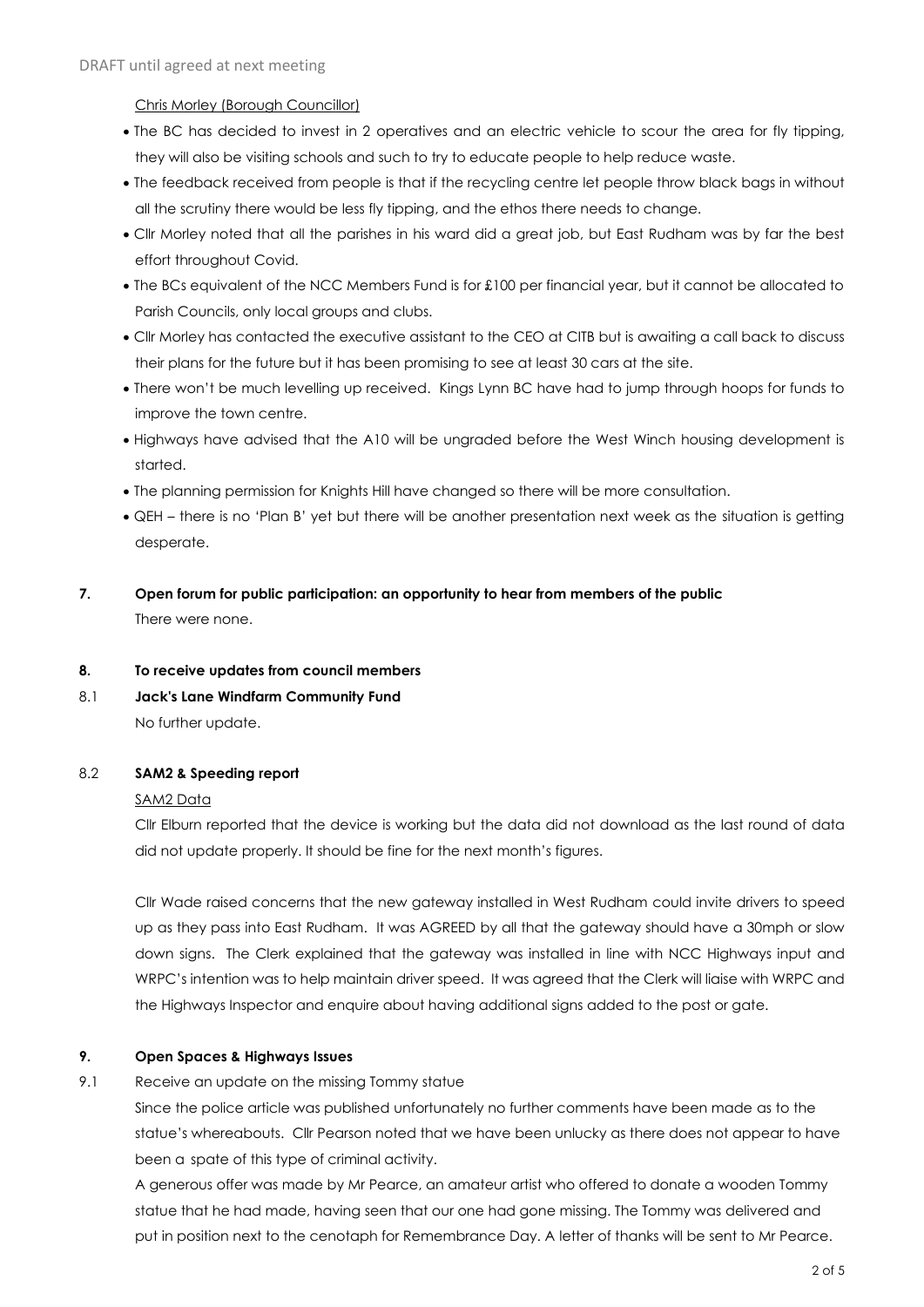Cllr Pearson advised that some work is required to tidy around the cenotaph, weed control and the membrane may need to be replaced.

Cllr Pearson proposed that the wooden Tommy is left in situ throughout the winter and see how it fares, then look to purchase another metal Tommy from the Royal British Legion next year (once back in stock) which will be budgeted for and would be more securely fixed in place.

Thanks, given to Cllr Elburn and Cllr Pearson for all their time and efforts with this matter.

## 9.2 Receive update on the allocated Post Office van space signs

Cllr Elburn advised that a hinged barrier post has been purchased and has been in contact with the Post Office to inform them of the planned installation. It was AGREED that two car park signs will be made up with one being fixed to the pole by the bin near the pub and the other on the village green. Cllr Wade will circulate the proposed sign proof for approval.

#### 9.3 Receive an update on the UKPN undergrounding project

Cllr Elburn reported that the info that has been sent to Savills since the last meeting will be sent to UKPN Planning Dpt for application to install on Parish Council land, then we will hear back from them for approval before any work commences.

## **10. Receive an update on the Playpark**

Cllr Elburn reported that the groundworks has now commenced with grading, topsoiling and adding seed over the next few days.

Cllr Wade advised that the surfer springer may have to be removed as the springs and anchors may not be able to be replaced but a decision can be made on this further down the line. Cllr Wade is taking photos of the progress.

#### **11. East Rudham Cemetery**

11.1 Receive an update on the concealed entrance / cemetery highways sign Cllr Elburn has requested a concealed entrance sign from Highways and is awaiting clarification Highways looked at the cemetery entrance and advised that the hedge was a problem. The hedge has now been cut back by Cllr Elburn and it has made a huge difference Cllr Elburn asked whether it was necessary to still have a sign now that the hedge was cut back. Cllr

Weeks added that it would be helpful when giving people directions and Cllr Wade said it would still be a benefit. ALL AGREED.

Cllr Pearson reported that graves are still being uploaded and when a working party can be organised it will be, as a grave was found completely overgrown in the hedge.

#### 11.2 Receive update on the new cemetery signs

Cllr Wade is awaiting the final proofs for the signs. Once received they will be circulated to Councillors via email for approval and will then be ordered and installed.

#### **12. Newsletter**

It was agreed that an article will be included in the winter newsletter following the presentation of the Covid community plaque from the Lord Lieutenant's office, and a photo will be included on our website. A further article and photo with The Countess of Romney will be published, once the plaque is in situ.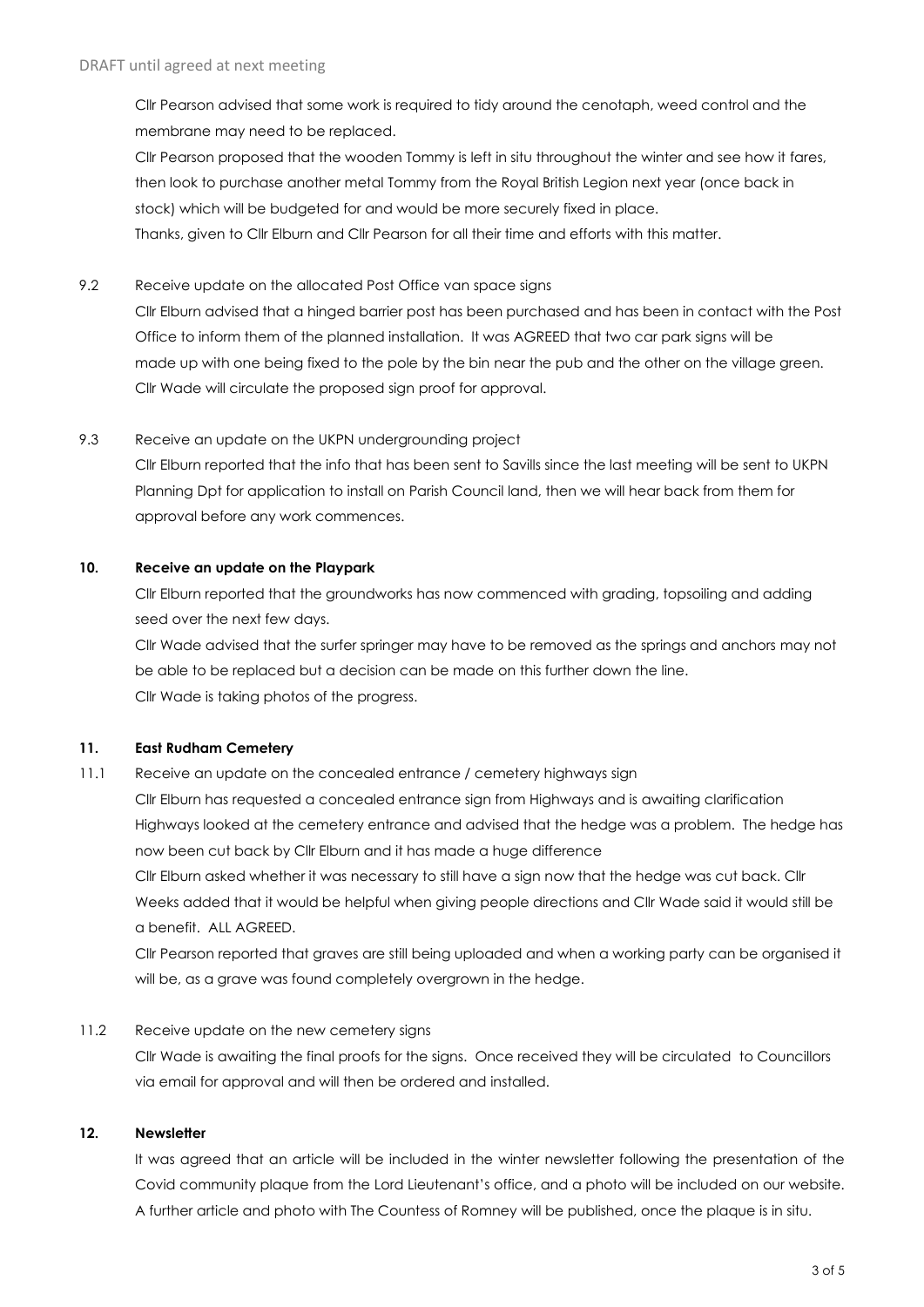#### **13. Planning Matters**

Cllr Dawson attended the planning meeting at the Town Hall yesterday. It was noted that when consultees make a comment on a planning application we have only 21 days to respond and what happens after 21 days? The BC said they look at the comments and if they feel an answer is required it goes to the sifting committee who judge whether the comments are serious enough to go to the Planning Committee or not.

It is advisable that our Borough Councillor is involved if we wish to make an impact or feel strongly either in support or objection, we should 'call it in' via Cllr Morley, he will then have 28 days to comment, as long as it is called in before the initial 21 day period.

There will be some slides sent to the Clerk following the meeting and once received Cllr Dawson will put something together to present to Councillors. Thanks given.

#### 13.1 To receive results of applications.

21/00182/F Broomsthorpe Hall Tatterford Road Broomsthorpe East Rudham Norfolk PE31 6TQ PC c. ent - Supports | KLWNBC decision – PENDING *21/00498/F | Land NE of 5 Eye Lane and S of The Bungalow Fakenham Road, East Rudham Norfolk* PC Comment – Supports with some highway concerns | BCKLWN decision – PENDING 21/01010/F | Change of use from butchers shop and premises to dwelling at J Kew Butcher PC Comment - Supports | BCKLWN decision - PENDING 21/01011/F | Construction of four Dwellings PC Comment - Supports with reservations | BCKLWN decision - PENDING 21/01012/F | Alterations and extension to dwelling at Old White Horse PC Comment - Objection | BCKLWN decision - PENDING 21/01678/F | Meadow Bank 40 Bagthorpe Road East Rudham King's Lynn Norfolk PE31 8RA New detached Garage & Carport, Two storey extension, replacement rear single storey extension, change of fenestration and exterior to be timber clad and rendered as shown. PC comment- Supports | BCKLWN decision - PENDING

#### 13.2 To receive applications for consideration

21/00498/FM | Land NE of 5 Eye Lane and S of The Bungalow Fakenham Road Proposed residential development of 10 dwellings at - Amended Plans PC comment – Our previous comment remains but in addition a note is to be added that with 10 more houses with access directly onto the A148 the speed limit should be reduced from 40mph to 30mph.

21/02172/F | 22 Bagthorpe Road East Rudham King's Lynn Norfolk PE31 8RA Two detached houses including extended access PC comment - supports.

#### **14. To receive and consider any correspondence**

• Tree survey literature – made available to Councillors.

• Email received from the Speed Watch co-ordinator to invite members of the Parish Council to attend a meeting. Cllr Pearson explained that they have had some sites approved and one is at the top of Eye Lane. There was concern that the meeting was called to discuss comments for the current planning application in Eye Lane and how it may affect the Speed Watch site.